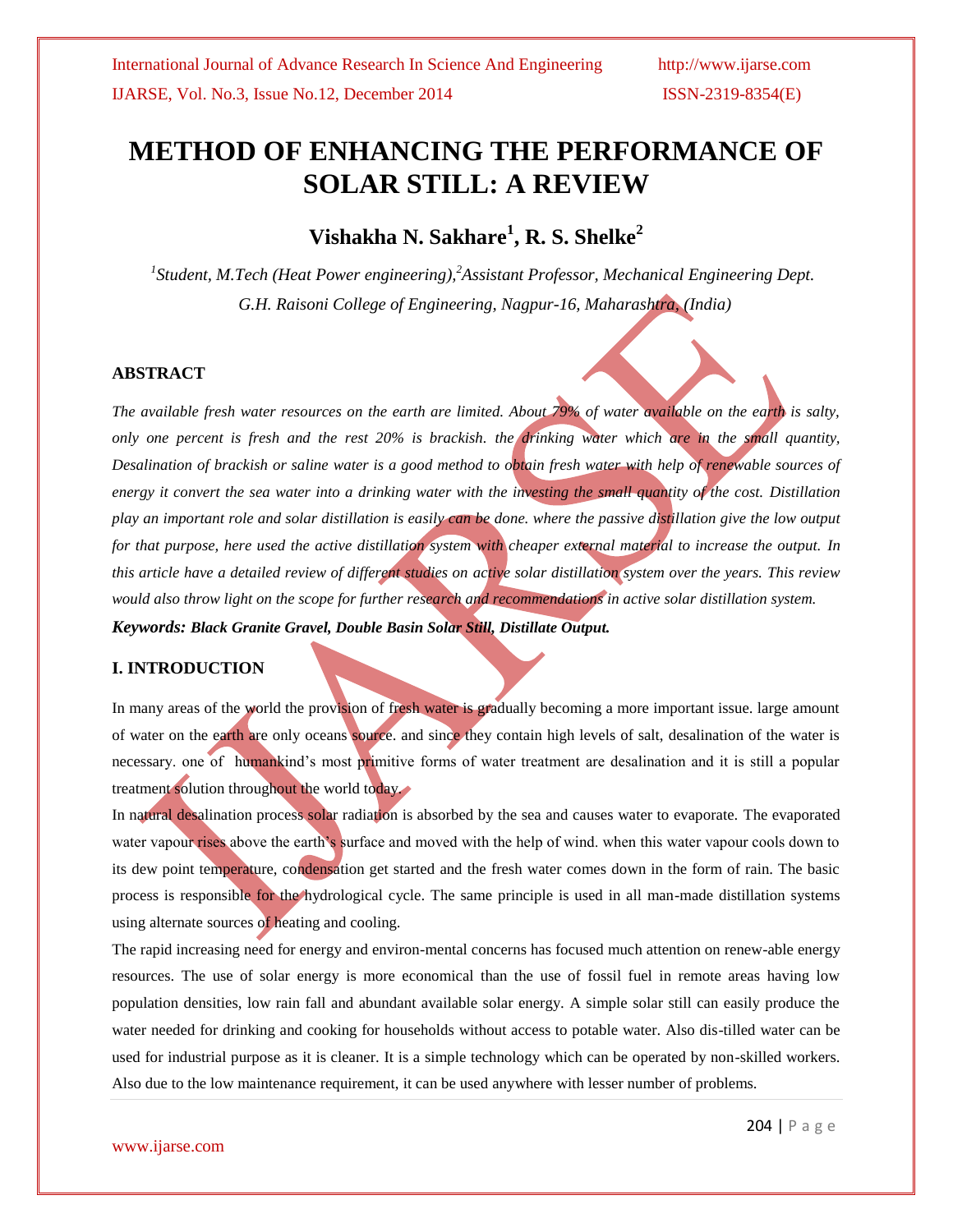Solar still is such a device, which is used in desalination. Solar still is of two types namely passive solar still and active solar still. Generally, in a passive solar still employs only solar radiation help to evaporate water for the production of distillate output, whereas, in a active solar still requires the addition of some external mechanical source in the form of collector with solar energy. Hence, efficiency as well as distillate output of active solar still is better as compared to passive solar still.

## **II. THE SOLAR DISTILLATION SYSTEM ARE MAINLY CLASSIFIED AS**

#### 1. Passive solar still

#### 2. Active solar still

There are numerous parameters which affecting the performance of the solar still such as water depth in the solar basin, material which is selected for the basin, velocity of wind, solar radiation, ambient temperature and angle of inclination. a solar still productivity will be determined by the temperature difference betweeninner surface glass cover and the water in the basin. In a passive solar still, the solar radiation is received directly by the basin water and this is the only source of energy for raise the water temperature and consequently, the evaporation leads to a lower productivity. This is the main drawback of a passive solar still. In order to overcome the problem of passive solar still, there are many active solar still have been developed.an extra thermal energy was supplying to the basin with an external mode to enhance the evaporation rate of water and in turn improve its productivity.

## **III.APPLICATION OF SOLAR STILL**

Solar still can be used in many areas such as the following specific areas:

- Industries
- Hospital and dispensaries
- Garages and automobile workshop
- Telephone exchange
- Laboratory use
- Marshy and costal area
- For industrial processes
- Radiator and battery maintenance
- For battery maintenance

## **IV. REVIEW OF WORK CARRIED OUT**

**Rai et al.**[1] they experimentally studied the various modes of operations with a single basin solar still of Area  $1\,\text{m}$ x1m, coupled with flat plate collector of angle 45<sup>°</sup>. From their study they found that, with the salt concentration the rate of daily distillate decrease. The addition of salt increases the surface tension and hence its decreases the rate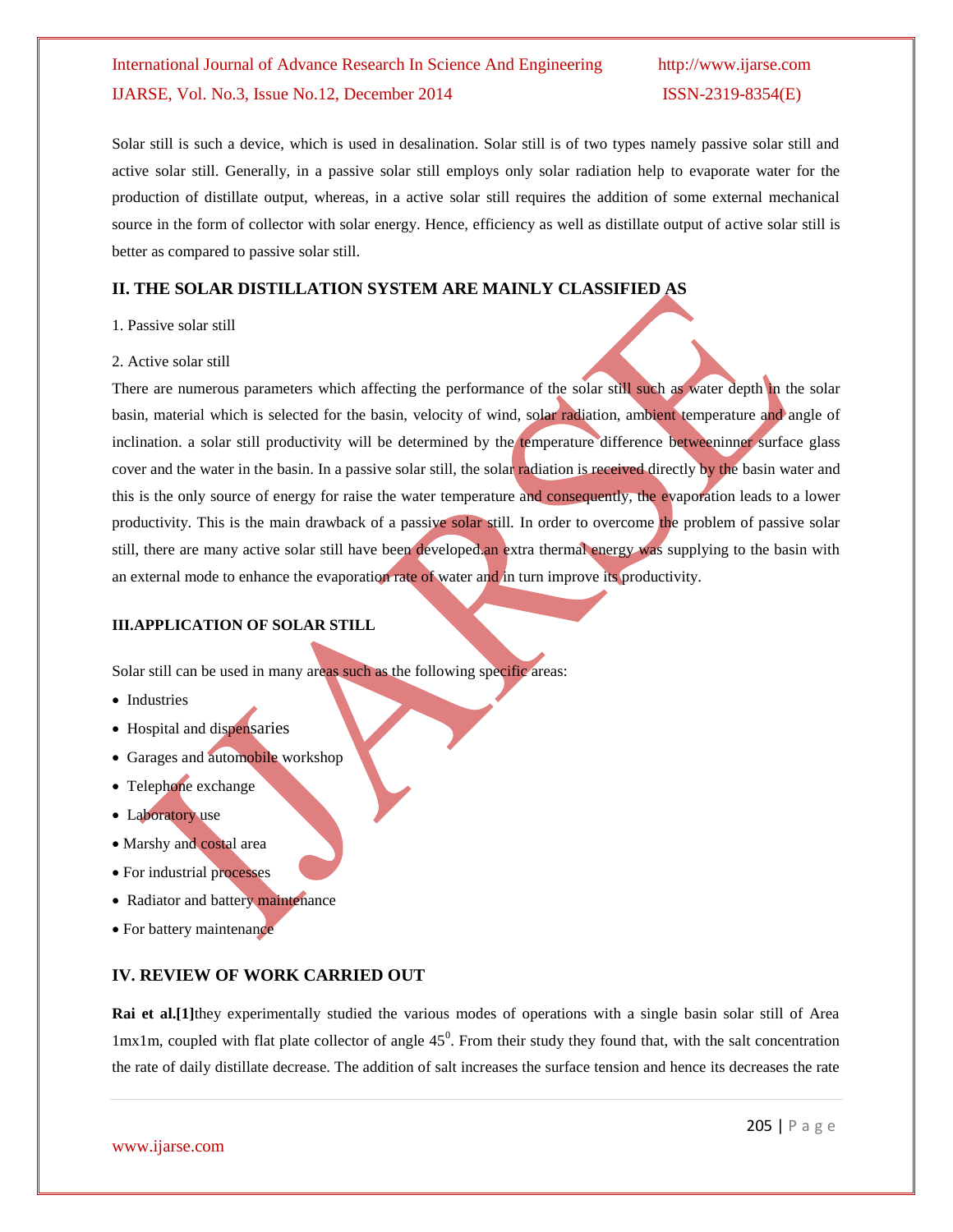of evaporation in a basin. One of the best performance in a single basin still is that a single basin solar still coupled with a flat plate collector having forced circulation in fig 1. with flow rate 1.15 kg/min, in fig 1. and over the basin water blackened jute cloth floating and a small quantity of black dye was used in the water. With material of FRP is used. they concluded that 50% more than the thermosyphon mode. And also found that, distillation rate was increased by 30% when a small quantity of black dye is adding to the water. 120% more than the simple single basin solar still. Electricity is used to run the pump.





Some operation difficulties may occur during operation. with the economic point of view, the circulating pump should used in the morning and evening.

**Badran et al.** [2] they presented the effect of coupling a flat plate collector with the solar still productivity. A solar Still having the area of  $1mx1m$  with collector angle of  $35<sup>0</sup>$ . They give a result that, the solar still is having maximum output for the least water depth in the basin is 2 cm. if further increase in water depth will decreased the productivity of still, while the still productivity is to be proportional to the intensity of solar radiation. Insulating material used is Rock wool and having thickness of 6 cm. 36% more than the simple single basin solar still. Maximum distillate with 3.5  $\text{km}^2$ , Optimum angle for solar still is found to be 10<sup>0</sup> for winter season in Jordan. Productivity is less compared with forced circulation mode, it is easy for operation. Double slope solar still producing lower yield than simple solar still.

**Voropoulos et al. [3]** investigated the behavior of a conventional type solar still coupled with hot water storage tank by keeping the tank water temperature constant at different levels. The bottom of the black basin before and after modification has an areaof12.5m<sup>2</sup>, which is parametrically insulated and is made of aluminum. A water storage tank is integrated below the solar still. The tank is made of aluminum, insulated exactly the same way as the basin of the still at the bottom and sides, whereas the height of the tank is 30cm, resulting in at an k volume of  $3.75m<sup>3</sup>$ . Heating of the tank water is done through a fin-and-tube heat exchanger placed inside the tank, using an electric heater. The heating installation is equipped with a temperature regulating device to keep the tank water temperature almost constant in the desired limits. Tests have been conducted in the comp act solar still– storage tank distillation system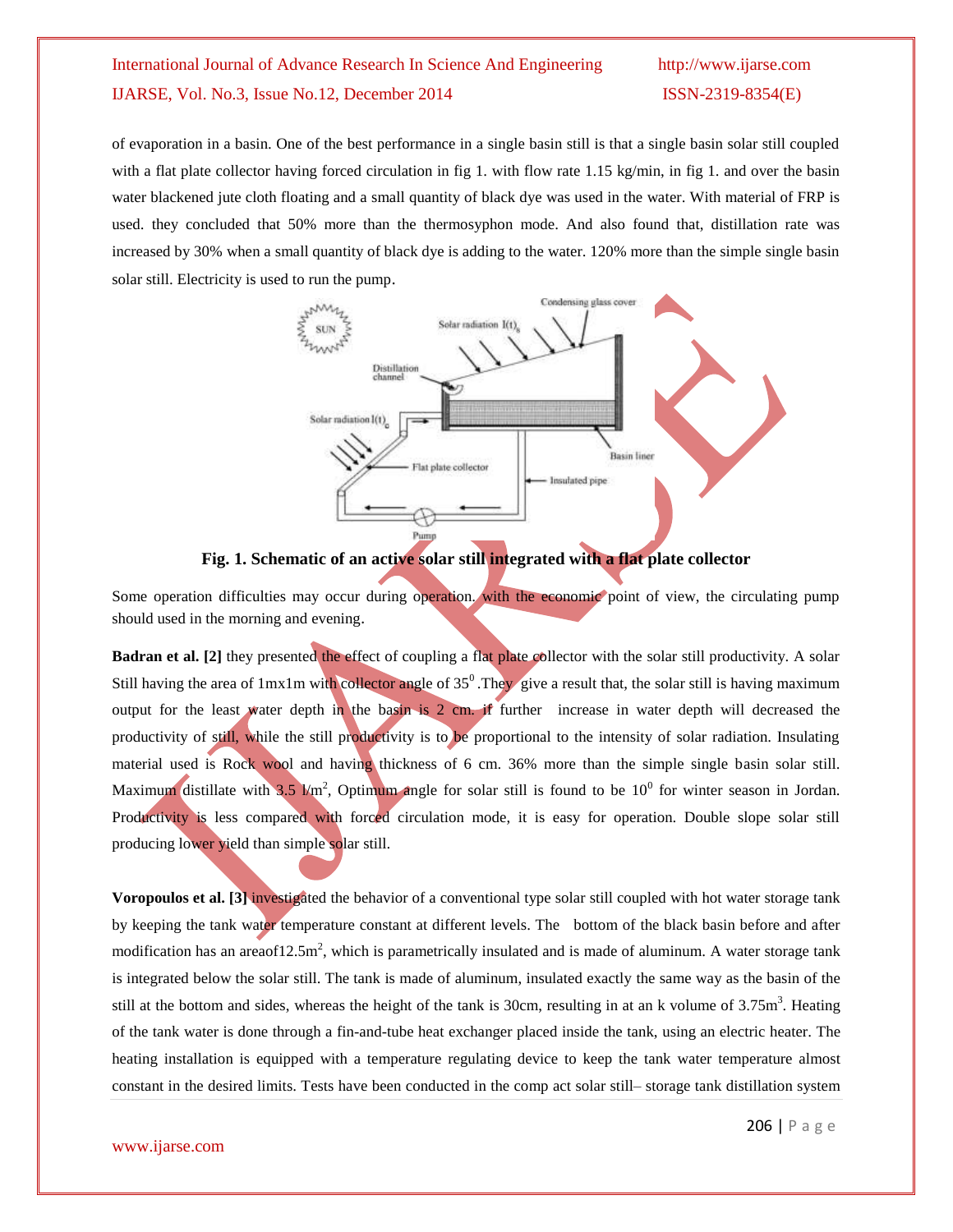for several days by keeping the tank water temperature at different levels, such as  $70^{\circ}$ C,  $60^{\circ}$ C,  $50^{\circ}$ C and  $40^{\circ}$ C. The experimental work was carried out in day as well as in night session.

**Sanjay Kumar et al.[4]**they had studied the performance of single solar still and double effect of active solar distillation having an area of 1mx1m, with and without water flow over the glass cover with anangle of  $15^{\circ}$ . They had study and shows that, an active solar still with water flow arrangements over the glass cover produces maximum amount of distillate output. The solar still operating with a double effect mode did not increase the daily output of still significantly because of the difficulties found in, maintaining low and uniform flow rates over the glass cover 10ml/min. collector length is of 1m, with a collector angle of  $45^{\circ}$  and having a flow rate with  $40$ ml/min, two glasses maintaining a gap was that of 20 cm apart and using a pump having 0.2HP. An average of 7.5 V day of distilled water was obtained in the active mode with water flow arrangement. an operation and maintenance was difficult. In a active and passive types of still without an arrangements of water flow in a system, an average output was 2.2 and 3.9 l/day. Its an operation and maintenance is difficult. Double effect mode did not iincrease the daily output significantly because of difficulties in maintaining reasonably low and uniform flow rates over the glass cover.

Yadav et at.<sup>[5]</sup>experimentally studied that ,the solar still integrated with parallel flat plate collector. The schematic diagram of a solar still which was integrated with a parallel solar energy flat plate collector in fig.2. The collector essentially having of a parallel flat plate placed over the insulating thickness of 0.05m with an air gap, through which the water get flow below the absorber plate. A still having an area of  $1mx1m$ , with a parallel plate collector length 1m, Insulation material was used that Rock wool, a still obtaining a maximum productivity at 1.00 pm was that 0.250 kg/m<sup>2</sup>h achieved. And of simple solar still were achieved 0.150 kg/m<sup>2</sup>h. Maximum temperature of water 68<sup>0</sup>C was achieved. Productivity was found as low as compared with a flat plate collector.



**Fig. 2. Schematic diagram of a solar still integrated with a parallel flat plate water collector**

**Ahmed et al. [6]**they had a designed, fabricated and tested the multistage evacuated solar still system which having of three stages on the top of each other, and that still are carefully insulated from the outside environment with the help of rock-wood and aluminium foil layers whichprevent many losses to the surrounding environment.That three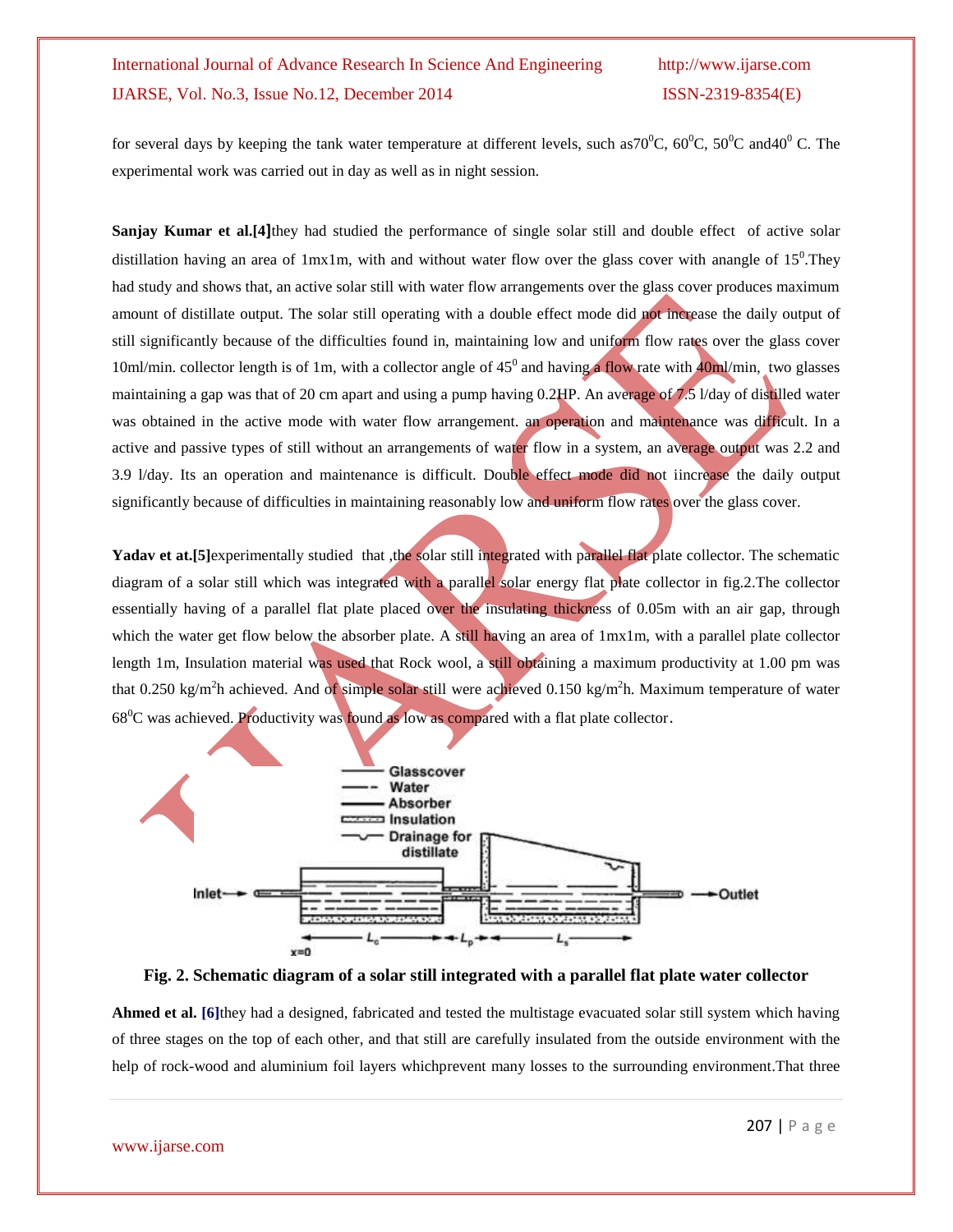stages were placed on top of each other and a better sealing was maintained between the each stages to prevent vapour leakage from the contact surfaces. A thick insulating material was also used to minimise heat losses from the still to the surrounding. A solar collector was used to provide heat to the system with the lower stage, which was maintained ata pressure lower than that of a atmospheric pressure by means of a heat exchanger. A solar still operated vacuum pump was used to evacuate the noncondensable gases from the stages. into every stage from the tank which was located at the top of the third stage. Vapour get generated in the lower stage, condenses on the bottom.

Velmurugan et al. [7] experimentally investigated the possibility of enhancing the productivity of the solar stills by connecting a mini solar pond, stepped solar still and a single basin solar still in series. Pebbles, baffle plates, fins and sponges are used in the stepped solar still for productivity augmentation. They concluded that, maximum productivity of 78% occurred when fins and sponges were used in the stepped solar still and also found that the productivity during night also improved when pebbles were used in the solar stills.

Yadav [8] conducted the experiments on double basin solar still coupled to a collector in the thermosyphon mode and still coupled to a collector in the forced circulation mode .The results show that, the double basin solar still coupled to a flat plate collector performs better in the forced circulation mode than in the thermosyphon mode; however, these performances are still better than those of the uncoupled double basin solar still. The efficiency of the high temperature distillation system decreases with increasing area of the collector panel.



## **Fig. 3. (a) Schematic view of uncoupled double basin solar still. (b) Double basin still coupled to a collector in the thermosyphon mode. (c) Double basin still coupled to a collector in the forced circulation mode**

**Kiatsiriroat et al. [9]** analysed the multiple effect of vertical solar still coupled with flat plate solar collector. With area of 1.52mx0.9m.The schematic sketch is shown in Fig. The distillation unit consists of "n" parallel vertical plates. The first plate is insulated on its front side and the last plate is exposed to ambient. Each plate in the enclosure is covered with wettedcloth on one side.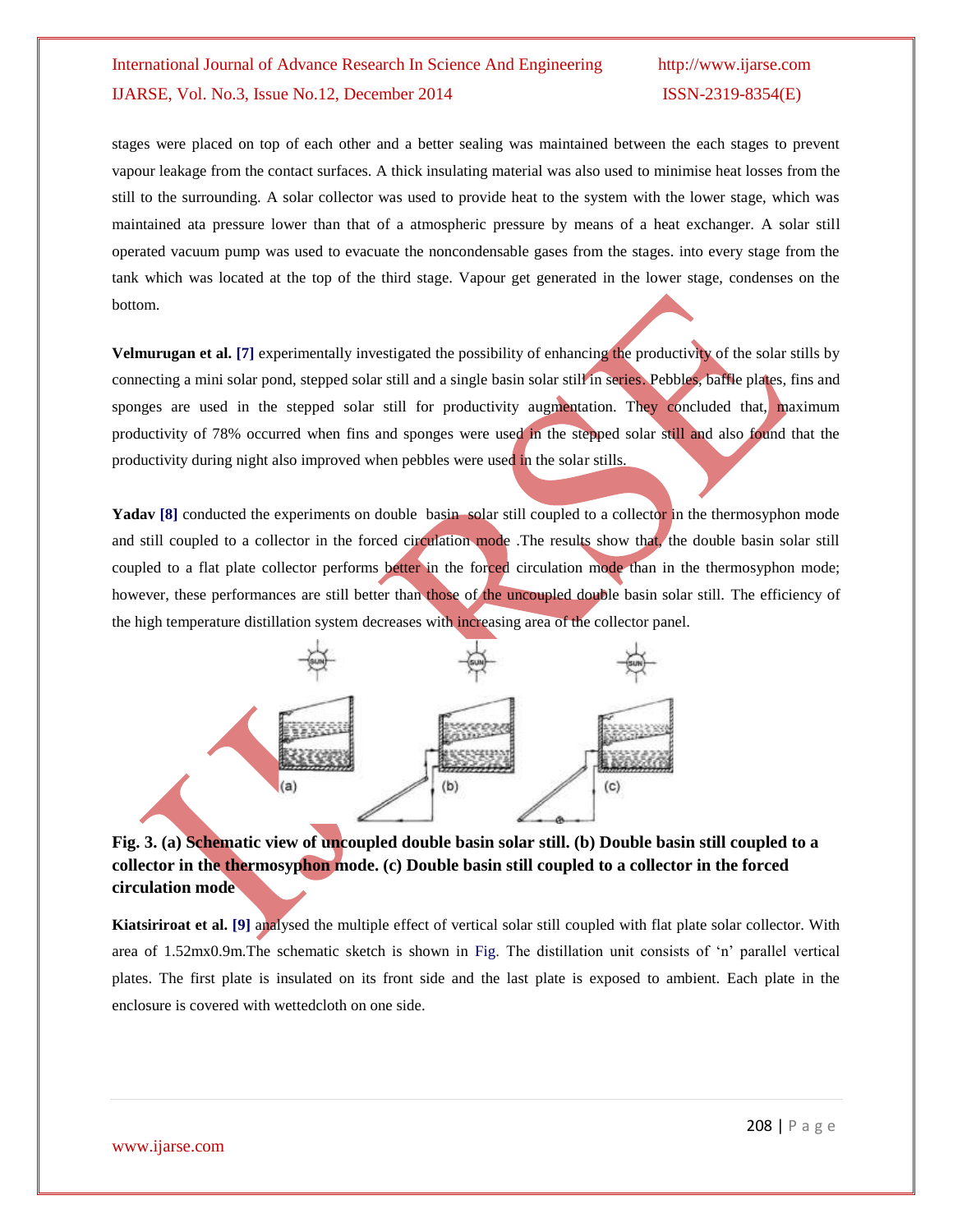

#### **Fig.4. Schematic sketch of the multiple effects still with a flat plate collector**

The cloth is extended into a feed through along the upper edge of each plate. Feed water in the through is then drawn onto the plate surface by capillary. Excess water moves down the plate and is conducted out of the still. The last plate is cooled by air or water. The authors found that, the distillation output increases slightly when the plate number is over 5, and it increased by about 34% and 15% when the evaporating plate numbers are 1 and 6, respectively. Collector area of  $1.4m^2$ , Collector angle of  $15^0$ . The numbers of evaporative plates are optimized as 5 for the water flow rate is 50 kg/h. Only few researches have been reported and concluded that. The average distillate water production of 5 kg/m<sup>2</sup> day was obtained by using 5 numbers of evaporative plates.

**Mitesh Patel et al [10]**The solar still basin area of  $1 \text{ m}^2$  is to be tested with different surface coatings/materials and take performance variation with different sensible heat storage materials black, blue and red dye used inside the brackish water. The test results are to be compared with literature and with & without absorber media inside the still with different heat and mass transfer coefficients like evaporative, radiative and convective heat transfer. When it is kept in sunlight temperature inside the evacuated glass tube is more than  $80^{\circ}$ C. The experimental set up was analyzed by with and without dyes. It has been seen that output with black dye is higher compare to other dyes, while output was lower without dye.



**Fig.5.Solar still coupled with Evacuated glass Tubes**

www.ijarse.com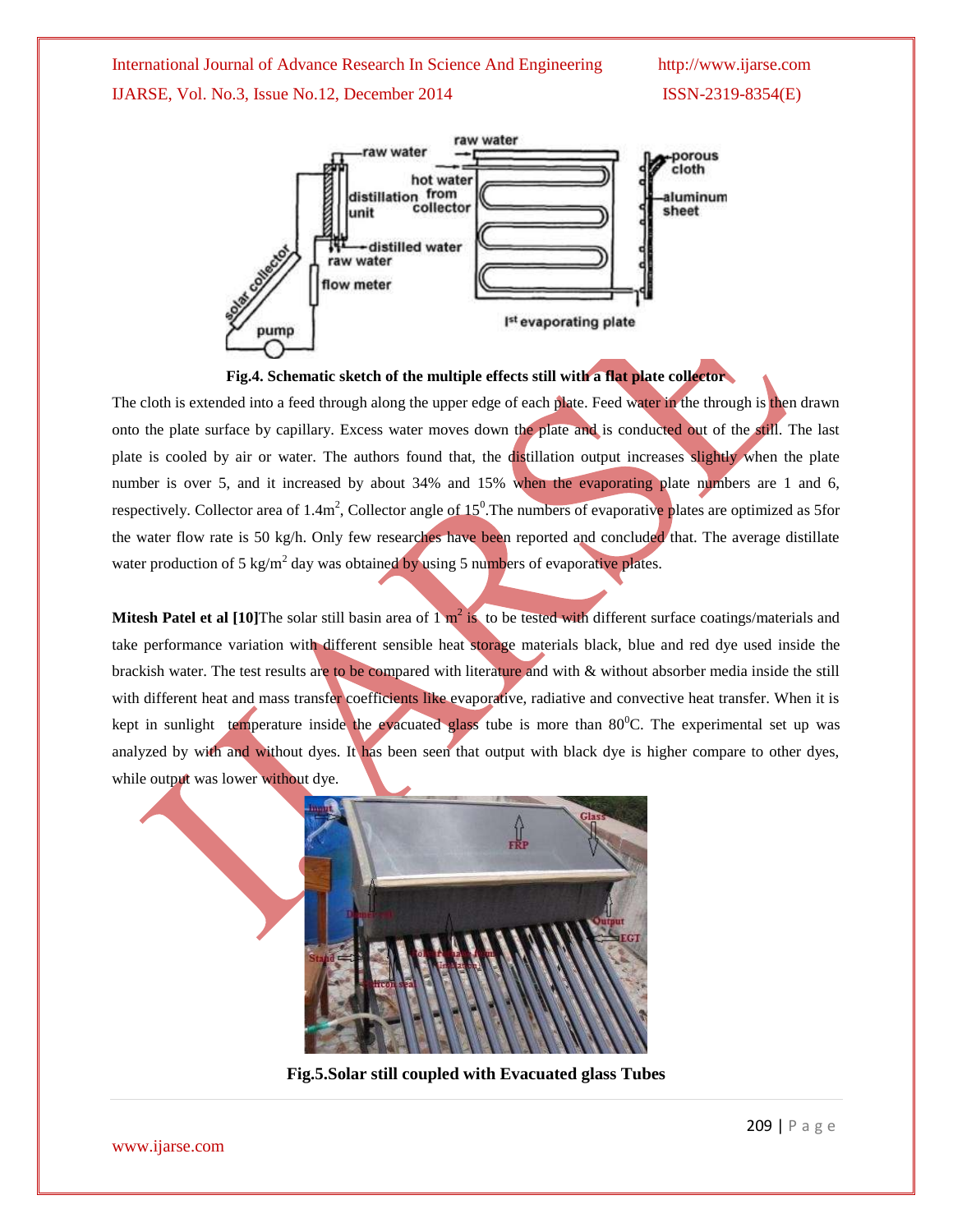### **V CONCLUSION**

The solar energy in desalination process is one of the bestapplications for renewable energy. Solar still had become more popular. From the above study concluded that the solar still is good for purification.In this review, various techniques of enhancing the performances of solar still are explained. Various authors mainly concluded that by using flate plate collector an addition device to the still, enhances output rate. In a active system the increasing the basin no will help in increasing the distillated output of the still, without the external source is provided to it. External source lead to more cost of the still. Some more factor are there which affect the output of solar still, such as the intensity of sun, latitude, absorbing material, number of basin attach to the solar still. north-south direction. productivity of the still increases with the intensity of solar radiation and the temperature of feed water. if the no of basin increase then the output will increase of solar still.

#### **REFERENCES**

- [1] Rai SN, Tiwari GN. "Single basin solar still coupled with flat plate collector". Energy Conversion and Management 1983;23(3):145–9.
- [2] Rai SN, Dutt DK, Tiwari GN. "Some experimental studies of single basin solar still". Energy Conversion and Management.1990; 30(2):149–53.
- [3] Tiwari GN, Dhiman NK. "Performance study of a high temperature distillation system". Energy Conversion and Management 1991;32(3):283-91.
- [4] Kumar Sanjeev, Tiwari GN."Optimization of collector and basin areas for a higher yield for active solar stills". Desalination 1998; 116:1–9.
- [5] Kumar Sanjeev, Tiwari GN, Singh HN. "Annual performance of an active solar distillation system". Desalination 2000;127:79–88.
- [6] Tiwari GN, Shukla SK, Singh IP. "Computer modelling of passive/active solar stills by using inner glass temperature." Desalination 2003;154:171–85.
- [7] Singh HN, Tiwari GN. "Monthly performance of passive and active solar stills for different Indian climatic condition." Desalination 2004;168:145–50.
- [8] Tripathi Rajesh, Tiwari GN. "Effect of water depth on internal heat and mass transfer for active solar distillation." Desalination 2005;173:187–200.
- [9] Dimri Vimal, Sarkar Bikash, Singh Usha, Tiwari GN. "Effect of condensing covermaterial on yield of an active solar still: an experimental validation." Desalination2008;227: 178–89.
- [10] Tiwari GN, Vimal Dimri, Arvind Chel. "Parametric study of an active and passive solar distillation system".energy and exergy analysis. Desalination 2009;242:1–18*.*